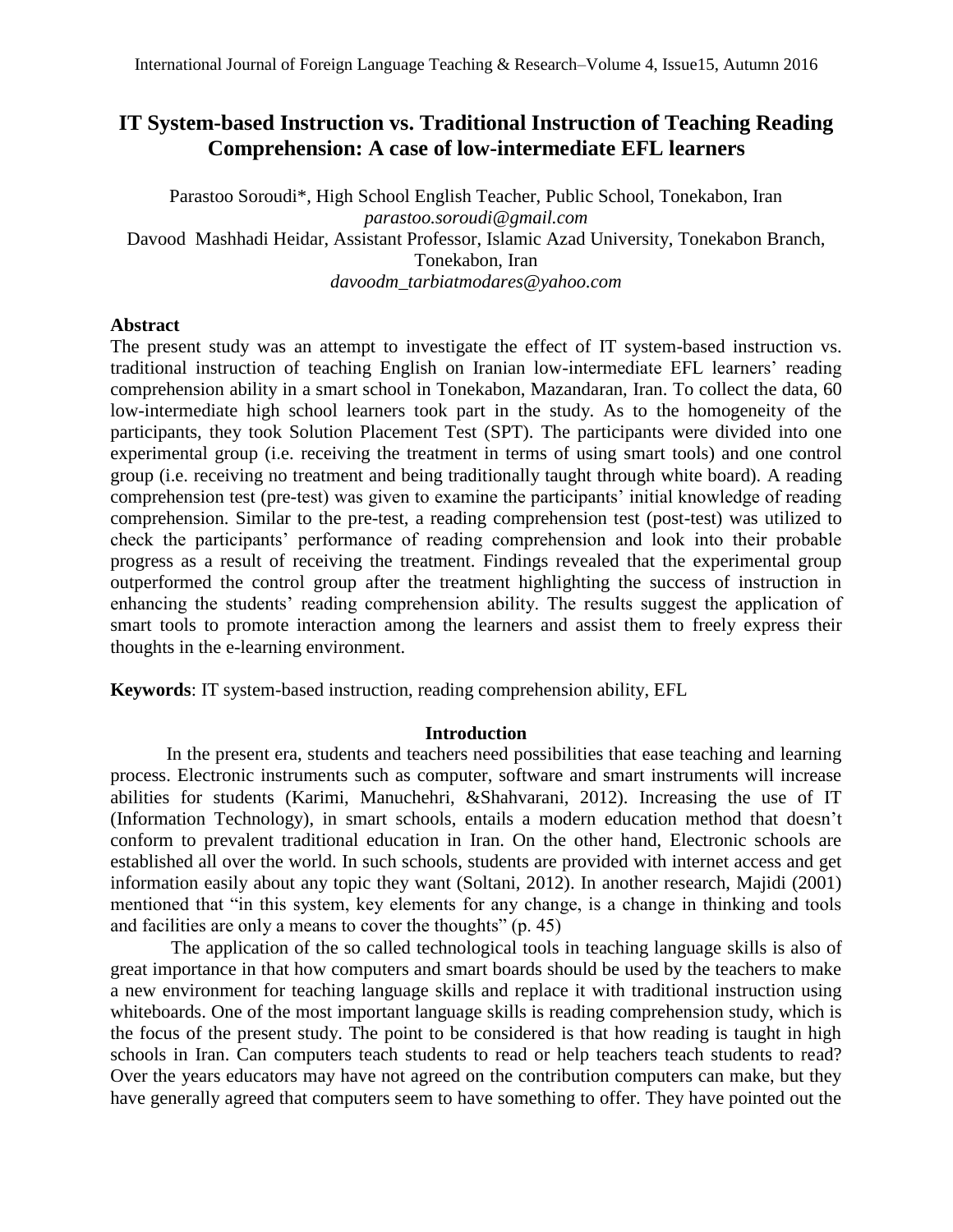computer's role in providing provide individualized, self-paced instruction with immediate feedback (Doerr, 1979). Moreover, Bruno (1987) argues that the use of computer tools in the educational process helps those students who are not relaxed to take part in classroom interaction since it indirectly involves the learners' attention toward the target point. Quality research must be done to identify which students, from a particular level of proficiency, can profit from the use of computers and its related tools such as smart boards in the process of learning language skills particularly reading comprehension ability, which is the concern of the current study.

Educators are constantly seeking new and better ways to improve instruction (kennedy, 2005). Discovering a method of instruction that meets or exceeds conventional and traditional methods of instruction would be an appropriate justification for its implementation. Computerassisted instruction may be the answer to problems that have attracted educators' attention for years.

As to the teaching reading methodology, it is imperative that children learn to read. Methods of teaching reading seem to need improvement. Students who are experiencing learning to read through traditional methods should be exposed to new or nontraditional methods paving the way for them to interactively participate in classroom discussions and comprehend the text cooperatively. Carbo (1987) claims that there exists a lot of reading methods which demand the teachers' acquaintance with them as well as his/her ability to implement those methods. A reading method is applicable if it helps a particular child to learn to read.

Studies (e.g. Coiro&Dobler, 2007) related to the use of computers to teach reading may vary widely. Some studies (e.g. Gersten, Fuchs, Williams, & Baker, 2001) have applied computers as supplements for varying lengths of time with various populations of students with different levels of proficiency. Many dependent measures have also been used to measure the quality of the teaching techniques. Some studies (e.g. Kennedy, 2005) have taken into account statistical analyses to probe the effectiveness of computer programs in language learning.

Perhaps the most important question to be addressed in the computer-related research on teaching reading is which computer programs are most effective. All computer programs are not classically equal. A program can be only as beneficial as its quality, creativity, and interest to a given group of students. After identifying the program most beneficial for a certain group, educators can proceed to identify cost effectiveness variables and particular needs of different student groups. Many teachers use information and communication technology to support traditional learning methods, for example, information retrieval in which students are 'passive learners' of knowledge instead of 'active producers' able to take part in the learning process. One of the achievements of information technology and communication is small schools creation. Smart school is a physical school which is controlled and managed by computer and network technology, the content of its course is electronic and its evaluation and monitoring system is intelligent. Also the visual-auditory contents are developed in an attractive environment and increase operational capabilities, allowing school officials to replace blackboard and traditional homework with computer and CD in smart schools. One area of language learning for which rich resources can be found on the internet is reading comprehension. Reading is a source of learning and a source of enjoyment.

Therefore, the present study aims to answer the question that whether IT system-based instruction, which is in favor of using smart tools plus computer programs, can pave the way for low-intermediate high school learners to improve their reading comprehension abilities in comparison with traditional methods of teaching reading.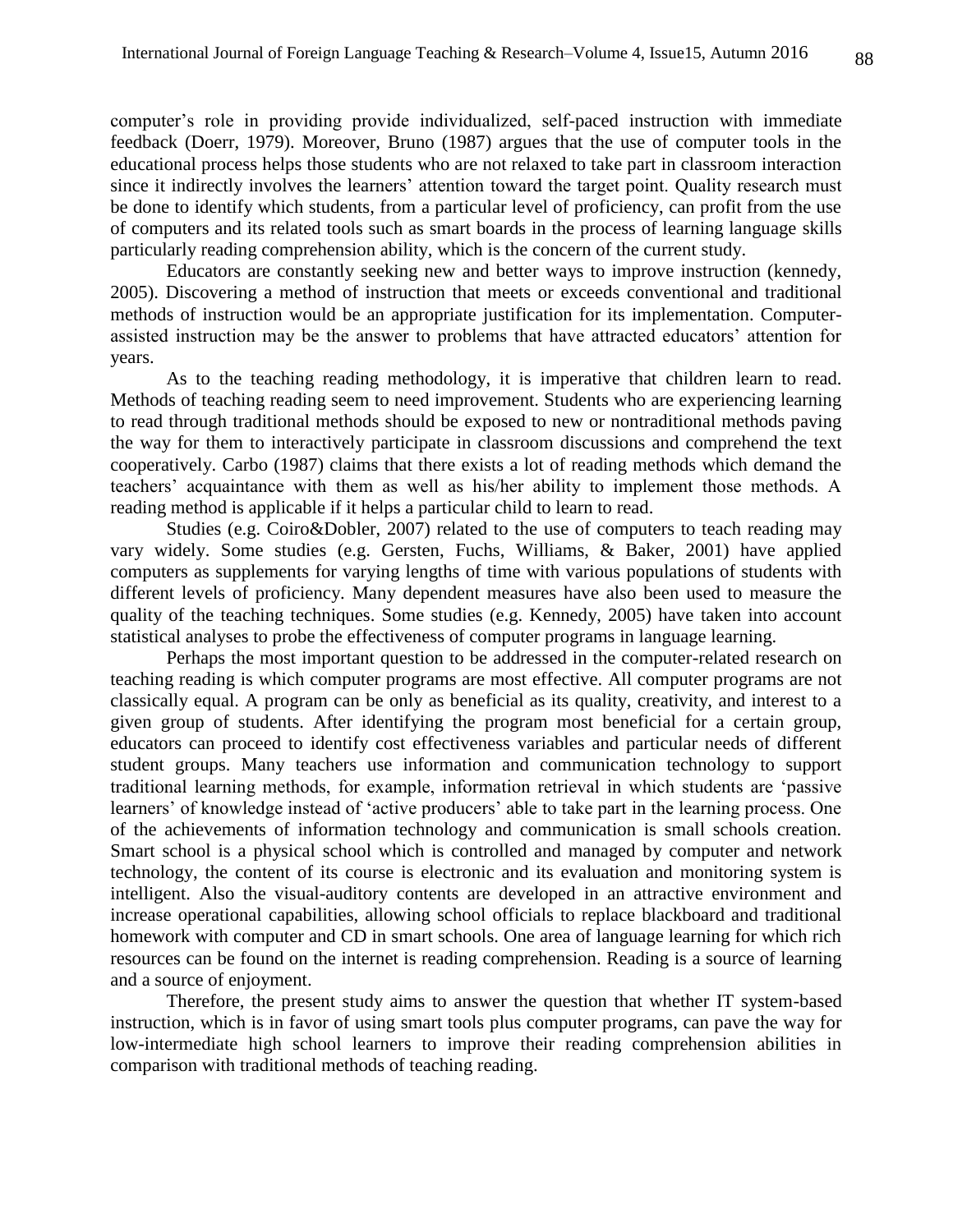# **Literature Review**

# *Online Learning*

With improvements in educational technology, material developers are taking serious measures to get rid of traditional methods of instruction and move toward the application of technology-based education in classroom settings. In this regard, the use of computers seems to be the focus of attention in which lots of terms can be taken into account. Online learning is one of those internet-based educational contexts in which the learners experience the virtual network and how they can take part in meaningful communication with their peers as well as their teachers, which can save their time to spend more time to interact with each other rather than being physically present in the classroom.

While research on learning with hypermedia reports the struggles of students generally, Roblyer and Davis (2008) argued that minority students may be at the greatest disadvantage in online virtual schools. Identifying students who need assistance to be successful online is the first step in the learners' success in online learning environment. In fact, identified needs should be empirically founded for support, and there should be a system in place to facilitate such support. According to Smith, Clark, and Blomeyer (2005), "state-level virtual schools are developed, administered, or funded in part by state government, and intended to provide online learning statewide" (p.7). State virtual schools are not solely offering online education while virtual charter schools also play a major role in online education. Online programs (Viber, Telegram, etc.) are also practical in online learning paving the way for the learners to comfortably engage in virtual classroom discussions and share their viewpoints.

In fact, online learning creates an atmosphere to express their thoughts clearly and be able to take part in meaningful communication with the teachers' scaffolding support. In other words, in online education, there are the learners themselves who regulate their thoughts and openly express their reflection on the provided subject without being under the pressure of getting ready for speaking, which might happen in non-online educational settings.

# Teaching Reading and Technology

Today, reading scholars attempt to view reading comprehension as constructivist, understanding that readers build comprehension through reading armed with prior knowledge and experiences (Duke & Pearson, 2002; Graves, Juel, & Graves, 2006). Many educational scholars, cognitive psychologists, and educational practitioners alike agree that the teacher is instrumental in helping students build their comprehension of text during reading (Graves, Juel, & Graves, 2006; Pressley, 2006). Each of these groups contends that systematic and programmatic instructional practices can improve students' reading comprehension. Many of the instructional practices used to help students comprehend text were designed after decades of research on the practices that skilled readers invoke while comprehending text (Pressley & Afflerbach, 1995).

Readers who are in favor of making meaning from connected text, i.e. text that contains a coherent message (Duffy, 2003), are considered as proficient readers. They are active, selfregulated readers who use multiple comprehension strategies to understand what is read (Pressley, 2006). Proficient readers are able to read easily and with interest. They read for different purposes and they read a wide variety of different kinds of materials. Further, they comprehend even when material is not easily understood or particularly interesting (Duffy, 2003). This is not the case for readers who struggle to comprehend.

In today's developing society, seeking modern teaching methodologies seems to be a usual action taken by language educators to benefit from the invention of new and practical technological teaching methodologies to arm the learners with a rather different learning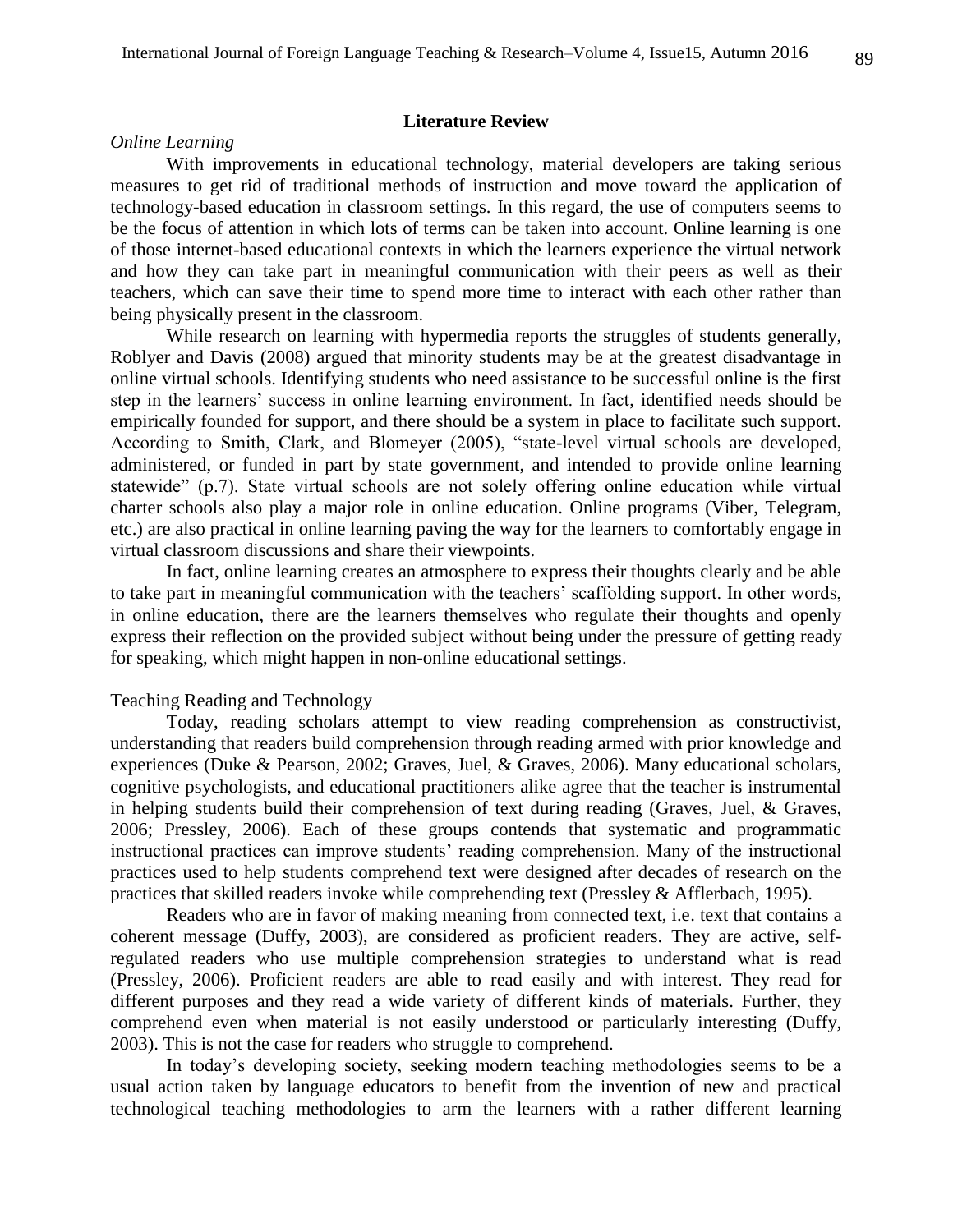atmosphere (Delcloque, 2000). The terms CALL (Computer-Assisted Language Learning) and CMC (Computer-Mediated Communication) have become effective and more common techniques to be adopted in the language learning process nowadays since the advent of technology and prevalence of variety of media have made technology as a powerful tool to enhance and promote language teaching and learning.

To conclude, research has shown that technology has been at the service of education and facilitated the language learning process by suggesting some tools to bring about variety in the language classroom. Although a lot of research has been conducted to highlight the significance of computer programs in language skills, there seems to be no study, or at least very few ones, done to measure the efficiency of the applied technological tool or computer software in an educational context; thus, paving the way to take into account more up-to-date and modern programs and instructional methods to analyze their impact on the students' performance in language skills. As technology has been welcomed by developing countries like Iran, there are smart schools which are experiencing e-learning to teach language skills. However, very few studies, up to the present, have been carried out to investigate their practicality in language classrooms. Therefore, the present study aims to examine whether IT system-based instruction, which is in favor of using smart tools plus computer programs, can pave the way for lowintermediate high school learners to improve their reading comprehension abilities in comparison with traditional methods of teaching reading.

#### **Research Question**

The present study sought to answer the following research question: Q. Do IT system-based instructions have any effect on the learners' reading comprehension ability?

#### **Methodology**

#### **Participants**

To gather desirable data, there were 60 low-intermediate high school learners who studied in a smart school in Tonekabon, Mazandaran, Iran. It is noteworthy that they consisted of only female students with the age range of 16 to 19 years old. As to the homogeneity of the participants, they took Solution Placement Test (SPT) for the purpose of unifying their levels to meet the requirements of the study. All the 60 students were low-intermediate ones after taking the placement test. The participants were divided into one experimental group (i.e. receiving the treatment in terms of using smart tools and technological software in the classroom) and one control group (i.e. receiving no treatment and being traditionally taught through white board and studying reading comprehension texts with hard copies). The experimental group included 30 participants and the control one consisted of 30 high school students as well. As to the data collection procedure, all the participants were invited to take part in the study in that some of them did not prefer to take part in the study and were removed. Moreover, ethical issues regarding their anonymity and confidentiality have also been considered in order to allow the students to comfortably fill in the pre- and post-tests and receive the treatment of IT instruction in a smart class.

## **Instrumentation**

#### **Solution Placement Test (SPT)**

The Solution Placement Test was adopted to specify the participants' proficiency level to homogenize the learners as the study benefitted from low-intermediate learners as the main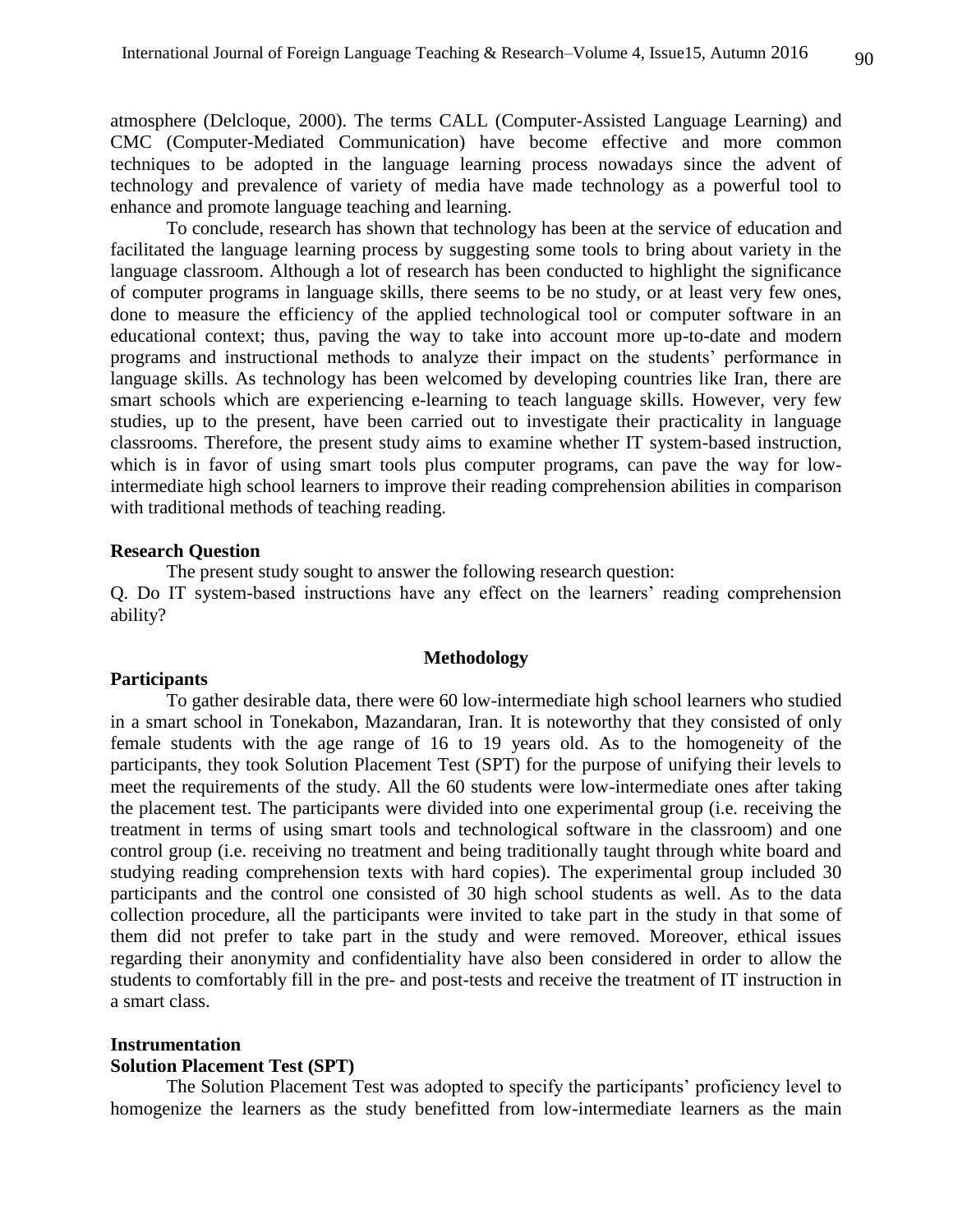participants of the study. In fact, the solution Placement Test intended to help teachers decide which level of solutions (Elementary, Pre-intermediate, Intermediate) is the most suitable for their students. SPT contains 50 multiple choice questions aiming to measure the students' knowledge of grammar and vocabulary.

# **Reading Comprehension Test (Pre-Test)**

The reading comprehension test, which served as the pre-test of the study, was used to examine the participants' initial knowledge of reading comprehension. The pre-test included 20 questions of reading comprehension provided based on a reading passage given to the learners. Total score was estimated at 20 in that a participant who got 20, it meant that he succeeded in coping with reading comprehension. The questions of the pre-test involved various types of questioning such as writing, true and false, filling the blanks, and short and long answer formats to be aware of the participants' initial understanding of reading comprehension.

# **Reading Comprehension Test (Post-Test)**

Similar to the pre-test, a reading comprehension test, which served as the post-test of the study, was utilized to check the participants' performance of reading comprehension and look into their probable progress as a result of receiving the treatment on IT instruction through technological software. The same as the pre-test, the post-test contained 20 questions of reading comprehension provided based on a reading passage given to the learners. The questions of the post-test as well as the scoring rate were the same as the pre-test.

# **Multimedia Builder (MMB) Software**

The Multimedia Builder is inexpensive authority software with which the user can easily develop auto-run menus, multimedia applications and lots more without even knowing bare basics of programming. It comes with many impressive features facilitating the user to create small size standalone apps, such as games, installation programs and similar things without spending a lot of time.

MMB has a modern interface with the useful features that one expects from high end graphics software, such as a multiple document interface, multiple Undo/Redo, selections, grouping, nested grouping, context sensitive menus, checking, distributing the files, etc. With MMB the user can create auto-run CD browsers for corporate CD-ROMs, Tutorials Cue Cards, Kiosks, File launchers and toolbar and the application can also help in computer based training. It comes with plenty of Alignment tools, Blending graphics with background, Alpha Transparency Masks for blending, MP3 format with feedback 24-bit color, optimized performance, real glow and drop shadow effects like Sharpen, Blur, Flip as well as special effects such as fire, cut-out, bevel along with more than 40 bitmap effects and filters.

As to the purpose of the study, MMB was applied to add variety to the teaching procedure by putting some audios on the texts as well as providing some signals on the learners' responses to the reading comprehension questions.

# **Pretest and Posttest**

### **Reading Comprehension Diagnostic Test (Pre-Test)**

The reading comprehension diagnostic test, which was served as the pre-test of the study, was used to examine the participants' initial knowledge of reading comprehension and look into the probable problems they might face in dealing with reading and comprehending different texts. The pre-test included 10 questions of reading comprehension provided based on a reading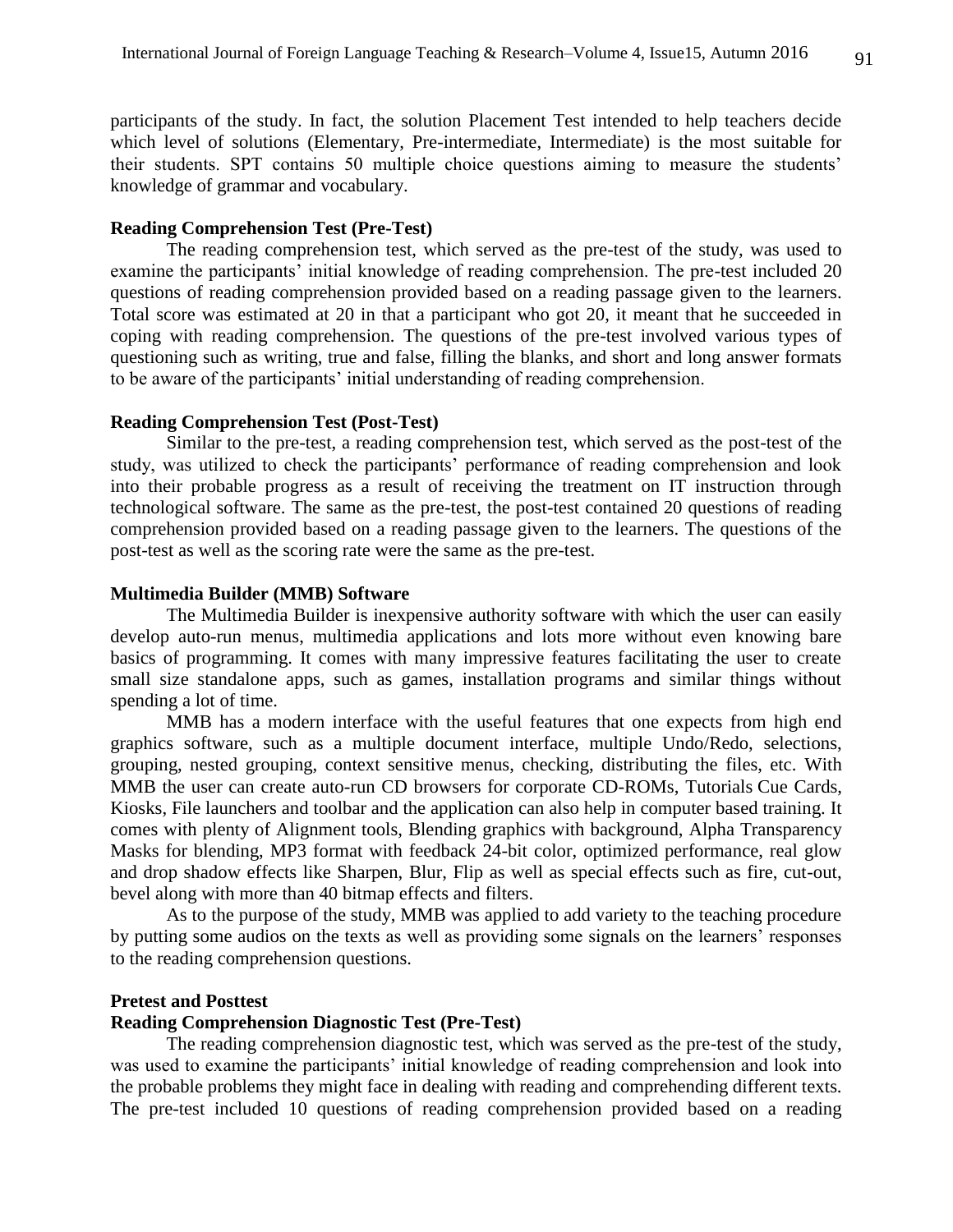passage given to the learners. Total score was estimated at 20 in that a participant who got 20, it meant that he succeeded in coping with reading comprehension. The questions of the pre-test involved various types of questioning such as writing, true and false, filling the blanks, and short and long answer formats to be aware of the participants' initial understanding of reading comprehension. In fact, the aim of the pre-test was to give the researcher enough clues in terms of what to teach, how to teach, and what materials to be adopted to arm the learners with new teaching methodologies in reading to get mastery over comprehension and be able to overcome their comprehension problems as well.

# **Reading Comprehension Achievement Test (Post-Test)**

Similar to the pre-test, the reading comprehension achievement test, which was served as the post-test of the study, was utilized to check the participants' performance of reading comprehension and look into their probable progress as a result of receiving the treatment on IT instruction through technological software. The same as the pre-test, the post-test contained 10 questions of reading comprehension provided based on a reading passage given to the learners. Total score was estimated at 20 in that a participant who got 20, it meant that he/she succeeded in coping with reading comprehension.

The questions of the post-test involved various types of questioning such as writing, true and false, filling the blanks, and short and long answer formats to investigate the effectiveness of IT instruction in smart schools on the participants' final understanding of reading comprehension and how they could improve their reading proficiency. In fact, the aim of the post-test was to give the researcher enough clues in terms of the efficiency of smart tools to be used to arm the learners with new teaching methodologies in reading to get mastery over comprehension and be able to overcome their comprehension problems as well. Using Cronbach Alpha, the reliability of the pretest and the posttest was estimated to be .77 and 81 respectively.

In the beginning, Solution Placement Test (SPT) was administered to distinguish the level of the students and homogenize the learners according to the purpose of study aiming to select low-intermediate learners. After the administration of the SPT, 60 participants were selected as the main subjects for the study. All the 60 students were of low-intermediate proficiency level after taking the placement test. The participants were then divided into one experimental group (i.e. receiving the treatment in terms of using smart tools and technological software in the classroom) and one control group (i.e. receiving no treatment and being traditionally taught through white board and studying reading comprehension texts with hard copies).

The experimental group included 30 participants and the control one consisted of 30 high school students as well. Both the experimental and the control groups took the reading comprehension test as the pre-test of the study to measure their initial knowledge of reading comprehension.

After the Pre-test, the experimental group underwent five treatment sessions during five weeks. Each week included one 90-minute session of reading comprehension instruction by the application of multimedia builder (MMB) software to make the learners motivated and allow them to experience a rather different learning environment by the use of smart tools. In each session, there were some reading texts provided by the researcher (who was the instructor) and were shown on the screen while the participants were asked to do the related tasks of comprehension. As to the MMB software, audio files of the texts were also provided and played for the purpose of correct pronunciation. The activities done in each session were comprehension questions in the form of true and false statements, filling the blanks, matching, and synonyms and antonyms to activate the learners' mind through the use of technology and fostering interaction in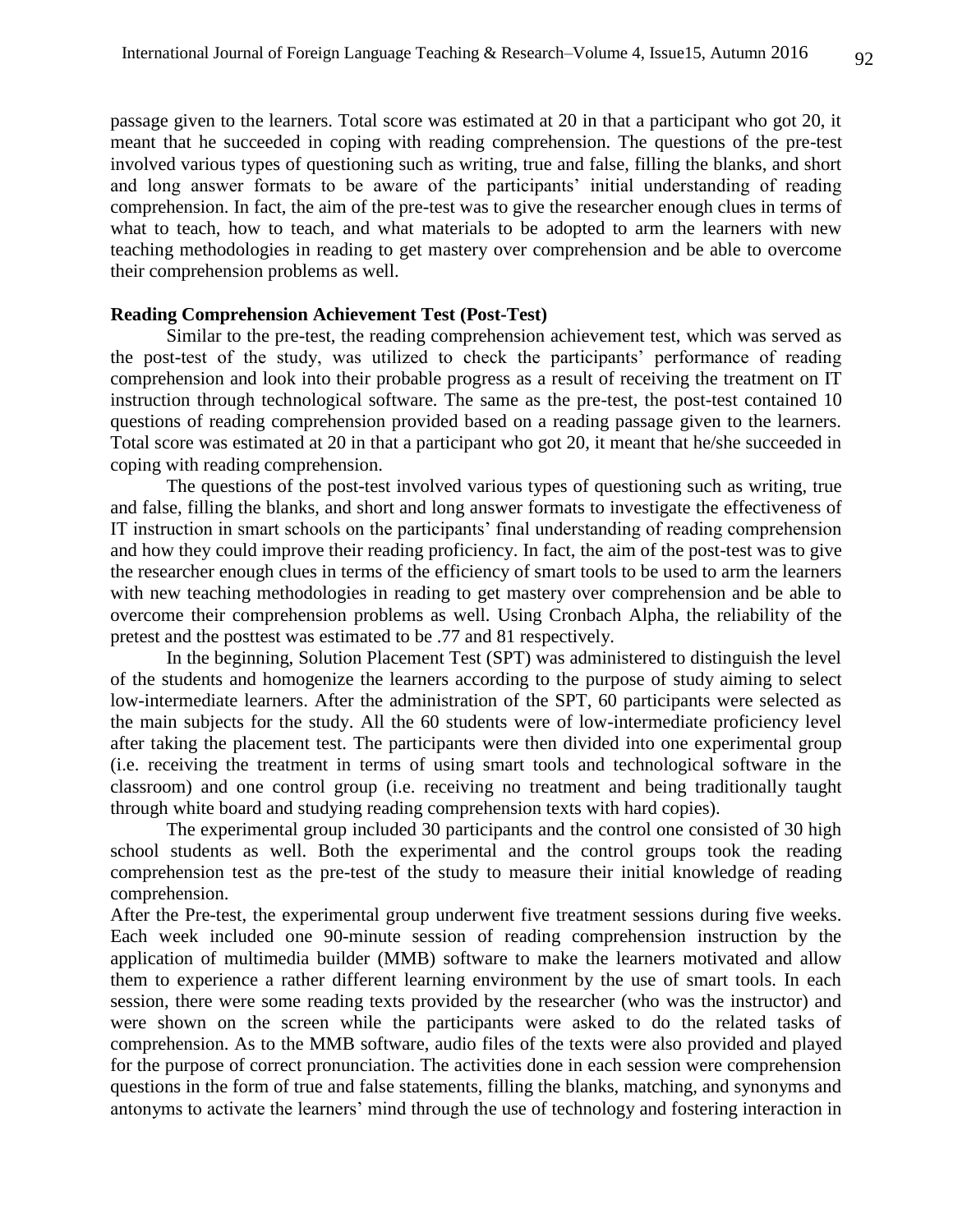the classroom. The participants were given positive marks on the screen with an audio sound of clap to motivate them and make the class interesting for the learners while simultaneously improving their reading comprehension ability. Some related pictures were also provided to activate the learners' background knowledge regarding the title of the reading text. It should be noted that the participants did not receive any hard copies of the texts during the instruction and all the attention was paid to the screen in that they were in direct contact with smart technology. However, the control group did not receive any smart instruction, and they were traditionally taught by giving them the hardcopies of the target texts and they were asked to do the tasks with their peers and receiving the teacher's help where necessary.

After five weeks of instruction in an IT system-based environment as well as the traditional reading comprehension instruction, the participants in the experimental and control groups took the post-test to check the their performance of reading comprehension and investigate their probable progress as a result of receiving the treatment on IT instruction through technological software. The experimental and control groups' scores were compared to find out the possible differences in reading comprehension performance between the experimental and control groups in order to look into the effectiveness of IT instruction on the learners' reading comprehension ability by the application of smart tools and technological software.

#### **Data Analysis Procedures**

The present study benefitted from quantitative methodology to collect and analyze the data. As to the data analysis, quantitative measures included both descriptive and inferential statistics to measures the impact of IT system-based instruction vs. traditional instruction of teaching English on Iranian low-intermediate EFL learner's reading comprehension ability in a smart school. To do so, the learners' pre- and post-tests results of the experimental group and the control group were quantitatively analyzed through SPSS software (version 20). The descriptive statistics shows the development of the mean scores on the two occasions of the reading comprehension diagnostic and achievement tests (i.e. pre- and post-tests).

Additionally, inferential statistics involves independent sample t-test as well as paired sample t-test to look into the effectiveness of the treatment sessions on the learners' performance in reading comprehension tests and compare the results of control group with the experimental one. To analyze the learners' pre- and post-tests results of the control group, paired sample t-test was used to find out the difference between the two occasions. Similarly, paired sample t-test was applied to measure the learners' progress in the experimental group form the pre-test to the posttest. Finally, independent sample t-test was taken into account to go for the effectiveness of the treatment sessions (i.e. using smart tools and technological software in the classroom) on the learners' reading comprehension ability by measuring the post-test scores of the learners in the experimental and control groups.

#### **Results**

# **Descriptive Statistics**

The descriptive analysis of the data for different groups of the study has been summarized below. Table 1 summarizes the descriptive analysis of the data of experimental group of the study.

| <b>Table 1.</b> Descriptive statistics for the experimental group |  |                       |                 |  |  |  |  |
|-------------------------------------------------------------------|--|-----------------------|-----------------|--|--|--|--|
| Mean                                                              |  | <b>Std.</b> Deviation | Std. Error Mean |  |  |  |  |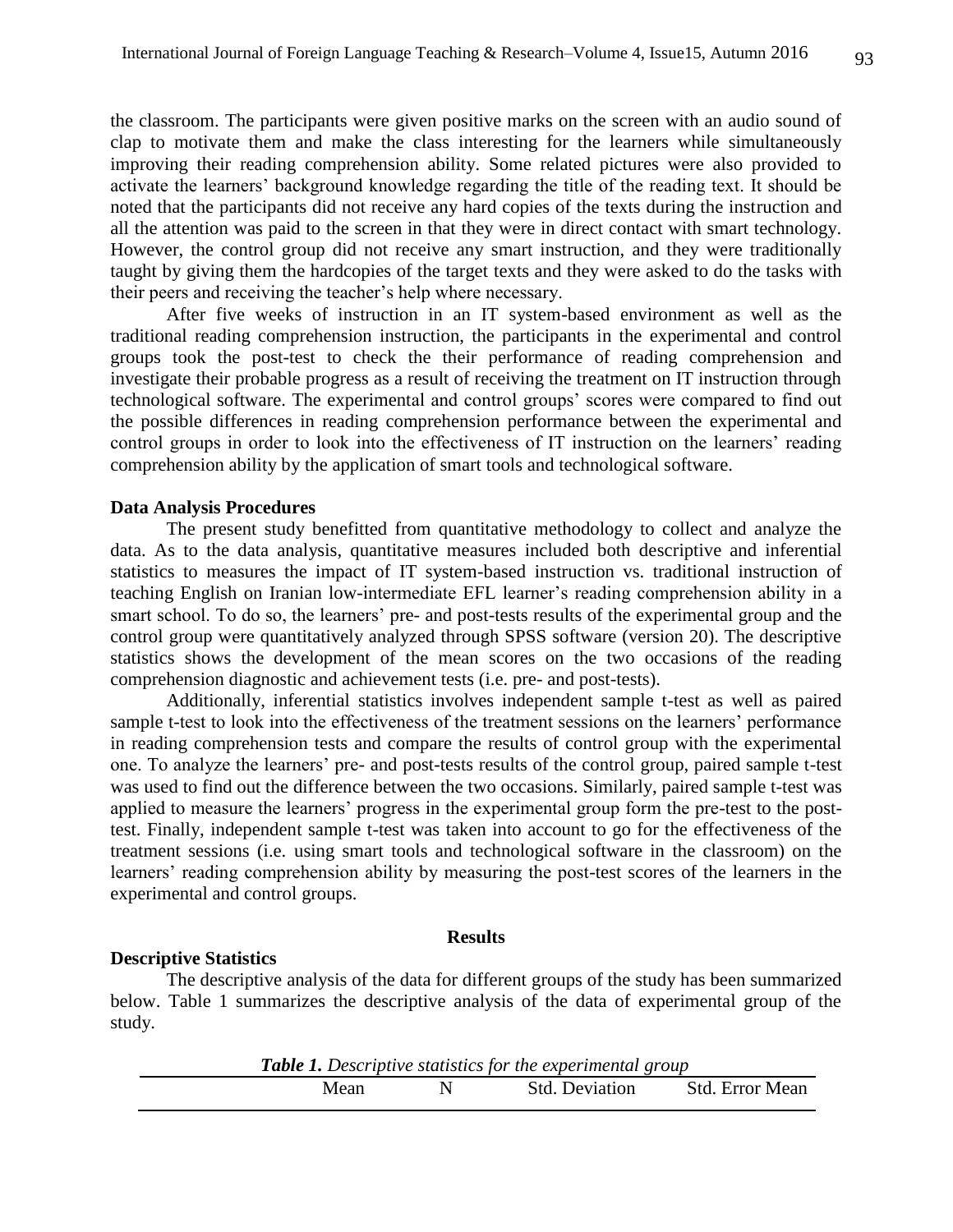| Pretest  | 12.2667 | 30 | 1.74066 | .31780 |
|----------|---------|----|---------|--------|
| Posttest | 16.2167 | 30 | 1.2083  | .22061 |

 As Table 1 indicates, the mean value of reading comprehension for theexperimental group before IT System-based Instructions is 12.2667 (SD= .31780), while the mean for the experimental group after IT System-based Instructions is 16.2167 (SD=.22061). It is obvious that the experimental group performance on reading comprehension improved greatly after the treatment.

Table 2 summarizes the descriptive analysis of the data of the control group before and after treatment.

| Mean              | <b>Std. Deviation</b> | <b>Std.</b> Error Mean |
|-------------------|-----------------------|------------------------|
| Pre-test 12.8667  | 30 2.02115            | .36901                 |
| Post-test 13.9833 | 30 1.93196            | .35273                 |

As Table 2 demonstrates, the mean for the control group before IT System-based Instructions is 12.8667 (SD=.36901), while the mean of the control group after the treatment is 13.9833 (SD=.35273). With regard to its performance on the posttest, the control group showed a small degree of improvement.

Table 3 illustrates the descriptive analysis of the experimental and control groups for the posttest scores of reading comprehension as in the following:

| <b>Table 5.</b> Descriptive analysis of the experimental and control groups for the positest |    |         |                       |                        |  |  |  |  |  |  |
|----------------------------------------------------------------------------------------------|----|---------|-----------------------|------------------------|--|--|--|--|--|--|
| Text                                                                                         |    | Mean    | <b>Std. Deviation</b> | <b>Std. Error Mean</b> |  |  |  |  |  |  |
| Reading                                                                                      |    |         |                       |                        |  |  |  |  |  |  |
| Control Group                                                                                | 30 | 13.9833 | 2.02115               | .36901                 |  |  |  |  |  |  |
| <b>Experimental Group</b>                                                                    | 30 | 16.2167 | 1.20833               | .22061                 |  |  |  |  |  |  |

*Table 3. Descriptive analysis of the experimental and control groups for the posttest*

As to the Table 3, it was found that the mean value of the experimental group on the posttest measures of reading comprehension is 16.2167 with a standard deviation of 1.20833. However, the mean value of the control group of the study in the posttest is far lower than that of the experimental group (Mean=13.9833, SD=2.02115). Thus, it can be stated that although two groups had almost the same mean value on the pre-test, the experimental group outperformed the control group on the post-test of reading comprehension. Yet, in order to investigate whether the difference between groups is significant, the results of t-tests should be presented and discussed.

#### **Inferential Analysis**

 The study aimed to investigate the effectiveness of IT System-based Instructions on learners' reading comprehension. The inferential analyses of the data for testing the research hypothesis have been summarized in the tables below.

Table 4 summarizes the inferential analysis of the data before and after treatment for the experimental group of the study.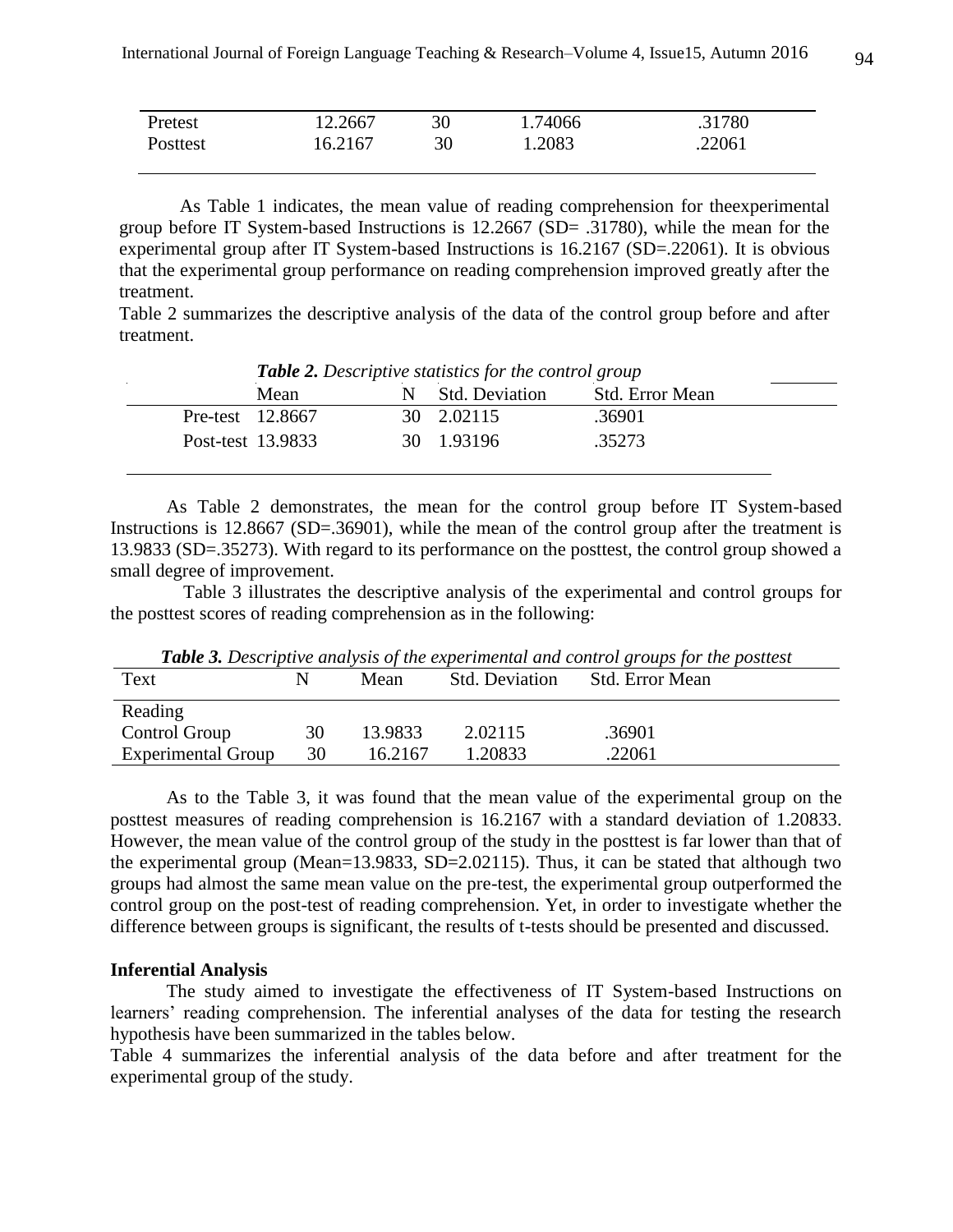| <b>Table 4.</b> Paired-sample test for the experimental group |           |                                                |                   |  |  |      |  |  |
|---------------------------------------------------------------|-----------|------------------------------------------------|-------------------|--|--|------|--|--|
| <b>Paired Differences</b>                                     |           |                                                |                   |  |  |      |  |  |
| Paired1 Experimental Group                                    | Mean      | Std. Deviation Std. Error t df Sig. (2-tailed) |                   |  |  |      |  |  |
| Pretest-Posttest                                              | $-3.9500$ | 1.0284                                         | .18777 -21.036 29 |  |  | .000 |  |  |

A paired-sample t-test was conducted to evaluate the impact of the treatment on students' scores on the reading comprehension measures. There was a statistically significant increase in reading scores from pretest (M = 12.2667, SD = .31780) to posttest (M = 16.2167, SD = 1.0284), t (29) =21.036,  $p < 0.0005$  (two-tailed). The mean increase in reading comprehension scores was 3.95 with a 95% confidence interval.

Table 5 summarizes the inferential analysis of the data before and after treatment for the control group of the study.

| <b>Table 5.</b> Paired-sample test for the control group |          |                                                     |        |             |  |      |  |  |
|----------------------------------------------------------|----------|-----------------------------------------------------|--------|-------------|--|------|--|--|
| <b>Paired Differences</b>                                |          |                                                     |        |             |  |      |  |  |
| Paired1 Control Group                                    |          | Mean Std. Deviation Std. Error t df Sig. (2-tailed) |        |             |  |      |  |  |
| Pretest-Posttest                                         | $-1.116$ | .970                                                | .17728 | $-6.299$ 29 |  | .000 |  |  |

A paired-sample t-test was also carried out to investigate whether the traditional method of reading instruction improved students' scores on the reading comprehension measures or not. There was a statistically significant increase in reading scores from pretest  $(M = 12.8667)$ , SD=.3690) to posttest (M = 13.9833, SD=.35273), t (29) =6.299, p <. 0005 (two-tailed). The mean increase in reading comprehension scores was 1.116 with a 95% confidence interval. Table 6 summarizes the inferential analysis of the post-test scores for the control and experimental groups.

| <b>Paired Differences</b>                   |   |      |      |   |          |        |                 |                         |            |
|---------------------------------------------|---|------|------|---|----------|--------|-----------------|-------------------------|------------|
|                                             | F | Sig  |      | t | df       |        | $Sig(2$ tailed) | <b>Mean Differences</b> |            |
| <b>Std. Error Differences</b>               |   |      |      |   |          |        |                 |                         |            |
| Equal<br>Variance<br>.41603<br>assumed      |   | 6.18 | .016 |   | $-7.772$ | 58     | .000            |                         | $-3.23333$ |
| Equal<br>Variances not<br>.41603<br>assumed |   |      |      |   | $-7.772$ | 48.677 | .000            |                         | $-3.23333$ |

*Table 6. Independent-sample t-test for the post-test of both group*

An independent-sample t-test was conducted to compare the effect of two kinds of instructions on learners' reading comprehension.The Sig. value is not larger than .05 (.016), then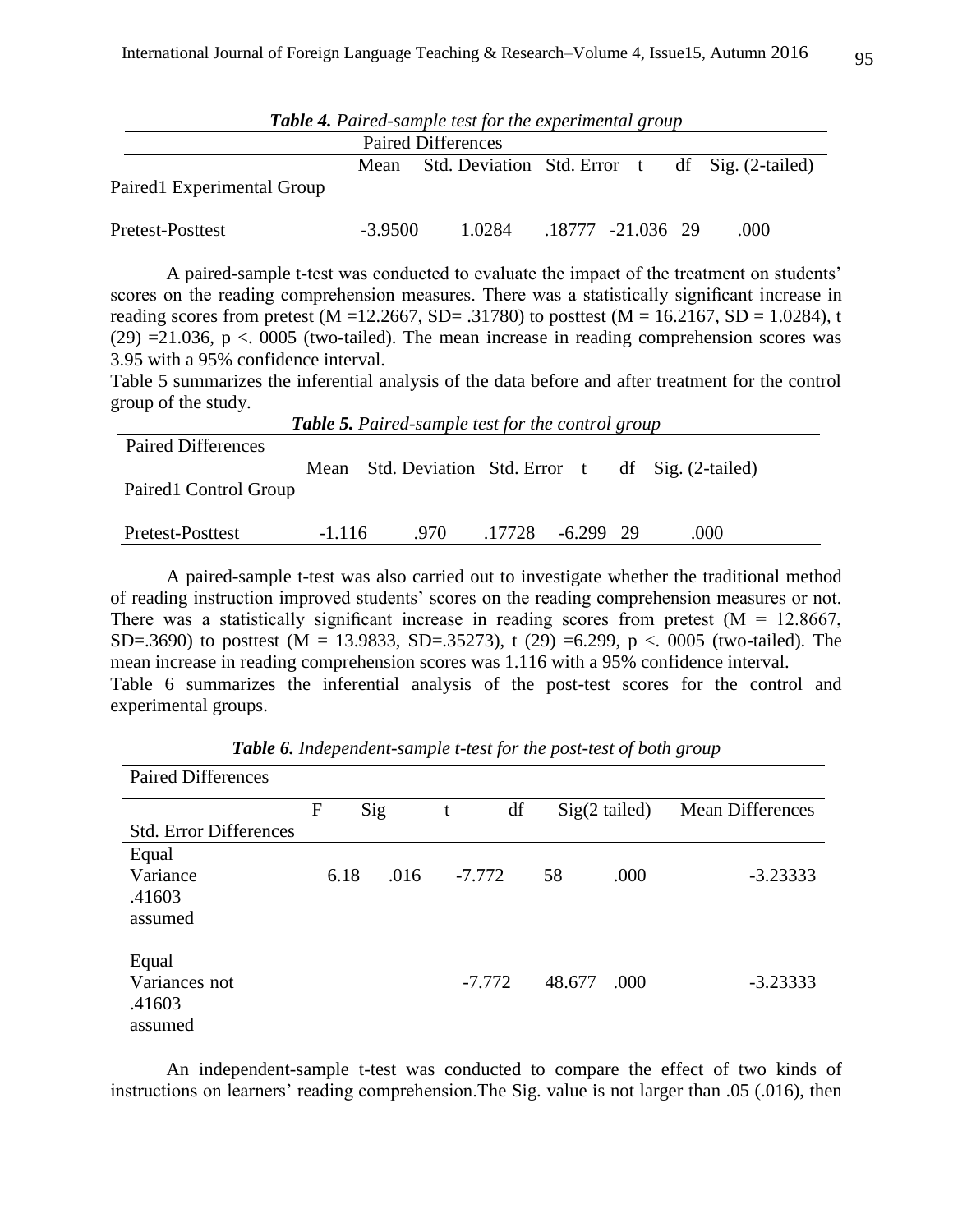the second line in the table should be used, which refers to Equal variances not assumed. There was significant difference in scores for the control group  $(M = 34.02, SD = 4.91)$  and experimental group (M=13.9833, SD=.35273); t (48) = 7.772, p = .000, two-tailed).

Overall, it can be concluded that the experimental group performed significantly better than the control group in the posttest measures of reading comprehension which indicates the great effectiveness of IT-System Instruction for the improvement of students' reading comprehension.

#### **Discussion**

The present study was an attempt to investigate the effectiveness of IT system-based instruction vs. traditional instruction of teaching English on Iranian low-intermediate EFL learner's reading comprehension ability in a smart school. Based on the quantitative results of the pre- and post- test scores of the learners in the experimental and control group, it was revealed that the experimental group significantly outperformed the control group after the intervention (i.e. IT system-based instructions), indicating that the instruction was quite successful in enhancing the students' reading comprehension ability. Hence, the study, to a large extent, proved that the application of smart tools in teaching language skills in general, and reading comprehension in particular, which was the focus of the current research, can be productive to improve the learners' efficiency by engaging in a rather different environment by being interactively involved in the learning process. It should be noted that, up to the present, there seems to be no study done to highlight the impact of IT system-based instruction on the learners' reading comprehension ability. Hence, findings of the study are in line with the research done by Zimmerman (2001), and Kirk (2002) who found that teaching language skills through CALL and its sub-elements can pave the way for the learners to experience a different environment while increasing the learning performance and improving their required language skills and simultaneously enhance their motivation toward learning.

According to Okolo, Bahr, and Rieth (1993), "computer-based instruction (CBI) is defined as the use of a computer and/or associated technology with the intention of improving students' skills, knowledge, or academic performance" (p. 22), which was highlighted in the findings of the present study in that IT system-based instructions and smart tools could pave the way for the learners to improve their reading comprehension skills. The point which must be taken into account regarding CALL is the teachers' awareness of how to work with computers (Delcloque, 2000) as well as the learners' computer literacy (Peterson, 1993) that demands the learners' training before the semester to prevent any further problems during the term which seems to cause some kind of failure in the instruction due to the less familiarity of the learners with computers and its application in educational setting.

# **Pedagogical Implications**

The findings of the study suggest some productive and practical implications in terms of the educational setting adopted in teaching and learning reading comprehension through smart tools in a foreign language context such as Iran. The main practical implications include:

**1.** It is beneficial for teachers to apply computers, as a modern educational tool, to teach reading comprehension in an interactive environment and enjoy the interaction caused by the use of IT system-based instruction, which seems to be more practical than traditional methods of teaching reading focusing on vocabulary and grammar in a boring atmosphere. As teaching reading comprehension seems to be rather challenging, technology-based instruction appears to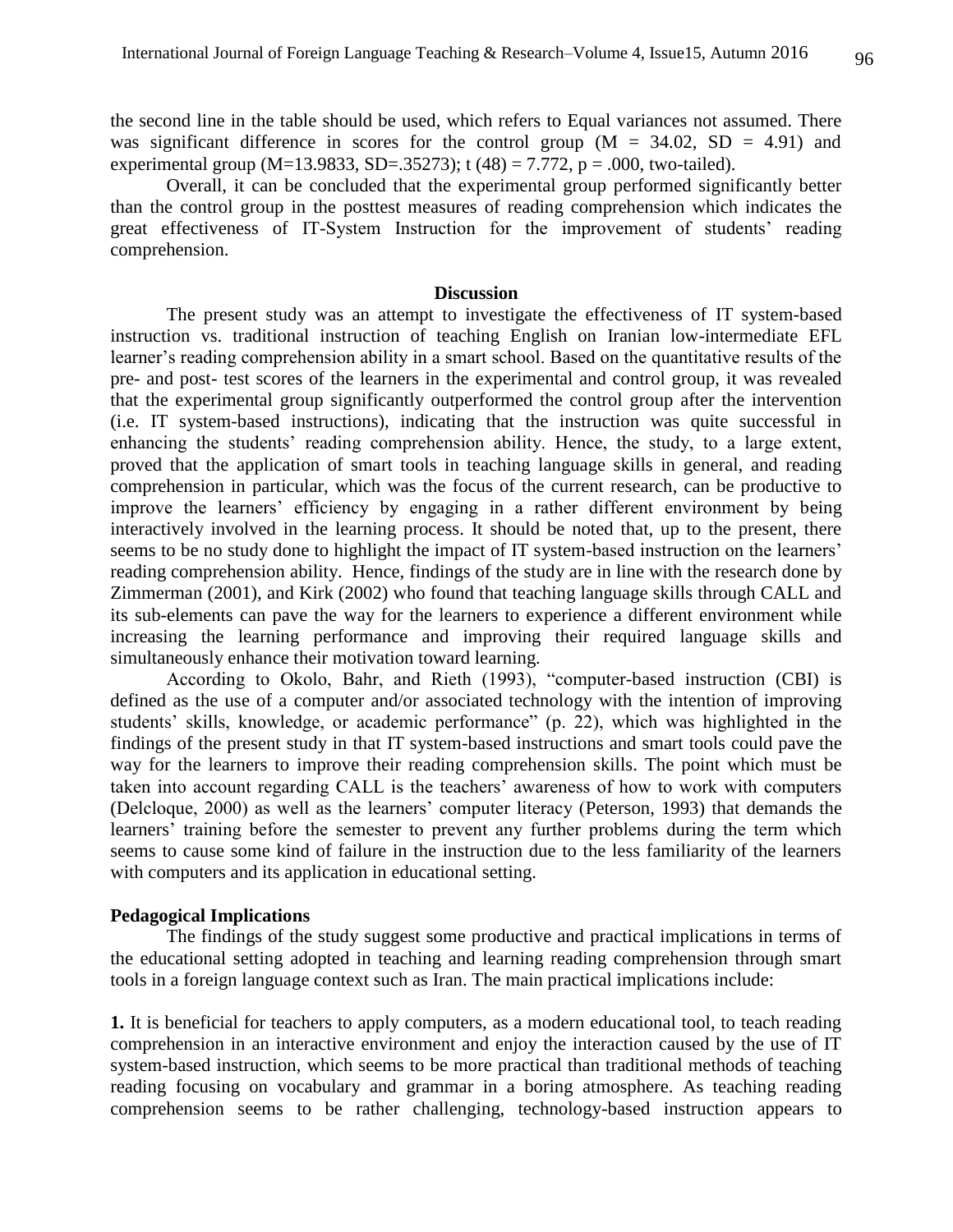practically involve the learners in classroom discussion for the purpose of reading comprehension without directly focusing on the target words or grammar.

**2.** It is enjoyable for learners, especially low-intermediate learners of high school to experience a new teaching environment and take part in the interaction made as a result of applying IT systembased instructions, as the sub-element of CALL, in teaching reading. In other words, the application of smart tools allow the learners to freely share their opinions about the target reading material without being concerned with vocabulary and grammar since their interaction is of importance and comprehension is the final goal.

**3.** Finally, material developers, who are concerned with the educational curriculum of the semester, can make their best attempt to design the materials based on the requirements of the CALL and e-learning environments. However, schools should be armed with technological smart tools to meet the requirements of the learning environment. In fact, material developers benefit from CALL in that it leads to the learners' satisfaction of the materials covered in the classroom and the use of smart tools are highly motivating for the learners, which results in their ultimate success in the learning process.

#### **Conclusion**

The findings of the study clearly acknowledged the application of IT system-based instructions on the low-intermediate high school learners' reading comprehension ability since the learners in the experimental group outperformed the control group and improved their reading abilities. The present research has been quantitatively done to measure the learners' pre- and post-test scores of reading comprehension as a result of receiving IT system-based instructions, thus, paving the way for future qualitative research in order to interpretively look into the effectives of CALL tools in teaching language skills and sub-skills.

#### **References**

Bruno, J. E. (1987). The design of micro-computer instructional delivery systems. *Teacher Education Quarterly, 13*(3), 80-88.

Carbo, M. (1987). Reading styles research: 'what works' isn't always phonics. *Kappan, 68*(6), 431-435.

Coiro, J., &Dobler, E. (2007). Exploring the online reading comprehension strategies used by sixth-grade skilled readers to search for and locate information on the Internet. *Reading Research Quarterly, 42*(2), 214-257.

Delcloque P. (2000). *History of CALL.* Retrieved October 05, 2010, from [http://www.ict4lt.org/en/History\\_of\\_CALL.pdf](http://www.ict4lt.org/en/History_of_CALL.pdf)

Doerr, Ch. (1979). *Microcomputers and the 3 R's.* New Jersey: Rochelle Park.

Duffy, G. (2003) *Explaining reading: A resource for teaching concepts, skills, and strategies.* New York: Guilford Press.

Duke, N., & Pearson, P. D. (2002). Effective practices for developing reading comprehension. In A. Farstrup & J. Samuels. *What research has to say about reading instruction*  (pp. 205-242). Newark, DE: International Reading Association.

Gersten, R., Fuchs, L. S., Williams, J. P., & Baker, S. (2001). Teaching reading comprehension strategies to students with learning disabilities: A review of research. *Review of Educational Research, 71*(2), 279-320.